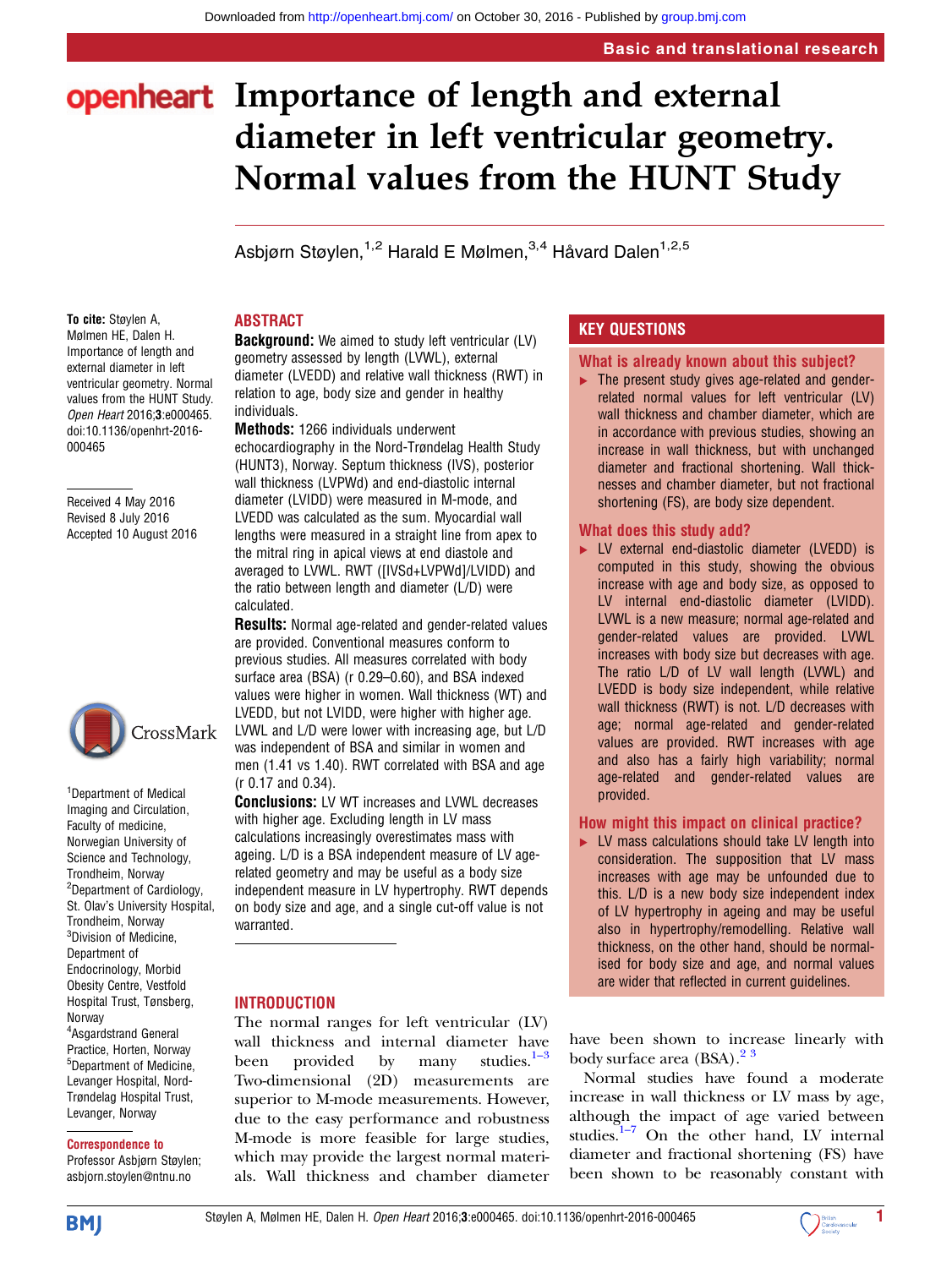<span id="page-1-0"></span> $\sec^{4-7}$  while LV end-diastolic volume decreases with  $\sec^2$  $\sec^2$ Thus, relative wall thickness (RWT) has to increase with age as described by Ganau  $et~al^8$  $et~al^8$  As the LV volume decreases with  $age<sub>1</sub><sup>2</sup>$  while LV internal diameter remains unchanged, LV length must decrease with age. The length of the LV has received little attention but is included in echocardiographic calculations of LV volume and mass.

The aim of this paper was to investigate the geometric relations of LV length and diameter, as well as the associations of RWT with age and body size in the largest normal material to date.

#### **METHODS**

#### Study individuals

The study population has been extensively described previously.[9](#page-6-0) Study individuals were recruited from the third wave of the Nord-Trøndelag Health Study (HUNT3) in Norway where 50 839 participated. Participants with a history of heart disease, hypertension or diabetes were excluded. From the remaining population, a randomised sample was drawn and invited to the echocardiography substudy. A total of 30 patients were excluded because of significant pathological findings by echocardiography, giving a remaining total study group of 1266 individuals. Population characteristics are presented in table 1.

The mean blood pressure was 127/71 in women and 133/77 in men.

#### Echocardiography

One experienced physician echocardiographer (HD) conducted all examinations. The individuals were examined in the left lateral supine position with a Vivid 7 scanner (version BT06; GE Vingmed Ultrasound, Horten, Norway). The transducers were phased-array matrix transducers (M3S and M4S). The echocardiographic examinations included parasternal long-axis and short-axis views, parasternal M-mode and three standard apical views. For each view, at least three consecutive cardiac cycles were recorded during quiet respiration. The mean B-mode frame rate was 44 frames per second (FPS). Measurements of LV internal end-diastolic diameter (LVIDD) and septal and posterior end-diastolic wall diastolic thicknesses (IVSd and LVPWd), respectively, were carried out in a parasternal long-axis view and according to the  $ASE/EAE$  standard.<sup>3</sup> RWT was calculated in end diastole as [IVSd+LVPWd]/LVIDD. LV external end-diastolic diameter (LVEDD) was calculated per patient as LVEDD=LVIDD+IVSd+LVPWd. Wall lengths (WLs) were measured in end diastole in apical two-chamber and four-chamber views and in apical longaxis view. Measurements were carried out in a straight line from apical epicardium to the mitral ring points in all three apical planes, as shown in fi[gure 1.](#page-2-0) This underestimates the true length of the curved wall but is easier to standardise than the curved line. The mean LV wall length in end diastole (LVWL) was calculated as the mean of all six walls. The ratio between LVWL and LVEDD (L/D) was calculated for each patient. Measurements were indexed for BSA at the individual level.

Reproducibility of LV wall lengths and mean length was tested by repeated measurements in the same recordings (inter analyser) by another analyser in a subset of 46 individuals.

Repeatability of the cross-sectional measures has been comprehensively presented by Thorstensen  $et \ al.<sup>10</sup>$  $et \ al.<sup>10</sup>$  $et \ al.<sup>10</sup>$ Shortly, the inter analyser (same recordings) test–retest mean error was 10% for both wall thicknesses and 5% for LV diameter. Coefficients of repetition (CoR) were 1.8 mm for IVSd, 2.4 mm for LVPWd and 5.4 mm for LVIDd.

#### Calculations and statistics

Calculations and statistics were performed in SPSS (IBM, USA). Mean and SDs are given, as all measures were near normally distributed. Differences between genders were tested by independent samples Student's t-test, differences between age groups by one-way ANOVA, differences between walls by within individual (repeated

| Age (years) | N    | H(m)       | $W$ (kg)    | BMI ( $\text{kg/m}^2$ ) | BSA(m <sup>2</sup> ) |
|-------------|------|------------|-------------|-------------------------|----------------------|
| Women       |      |            |             |                         |                      |
| <40         | 207  | 1.67(0.12) | 72.5 (17.3) | 25.5(4.6)               | 1.80(0.17)           |
| $40 - 60$   | 336  | 1.65(0.12) | 71.6 (12.5) | 26.0(4.0)               | 1.80(0.15)           |
| >60         | 118  | 1.63(0.05) | 70.0 (10.1) | 26.3(3.9)               | 1.74(0.13)           |
| All women   | 661  | 1.65(0.11) | 71.6 (14.0) | 25.9(4.2)               | 1.79(0.16)           |
| Men         |      |            |             |                         |                      |
| <40         | 128  | 1.81(0.06) | 86.1 (13.8) | 26.5(4.1)               | 2.05(0.16)           |
| $40 - 60$   | 327  | 1.80(0.08) | 89.6 (39.5) | 27.2(3.4)               | 2.07(0.16)           |
| > 60        | 150  | 1.76(0.06) | 82.4 (14.1) | 26.4(2.9)               | 1.98(0.14)           |
| All men     | 605  | 1.79(0.07) | 87.1 (30.7) | 26.8(3.5)               | 2.05(0.16)           |
| Total       | 1266 | 1.72(0.12) | 79.0 (24.7) | 26.3(3.9)               | 1.91(0.20)           |

SA, body surface area; H, height; kg, kilogram; m, metre; w,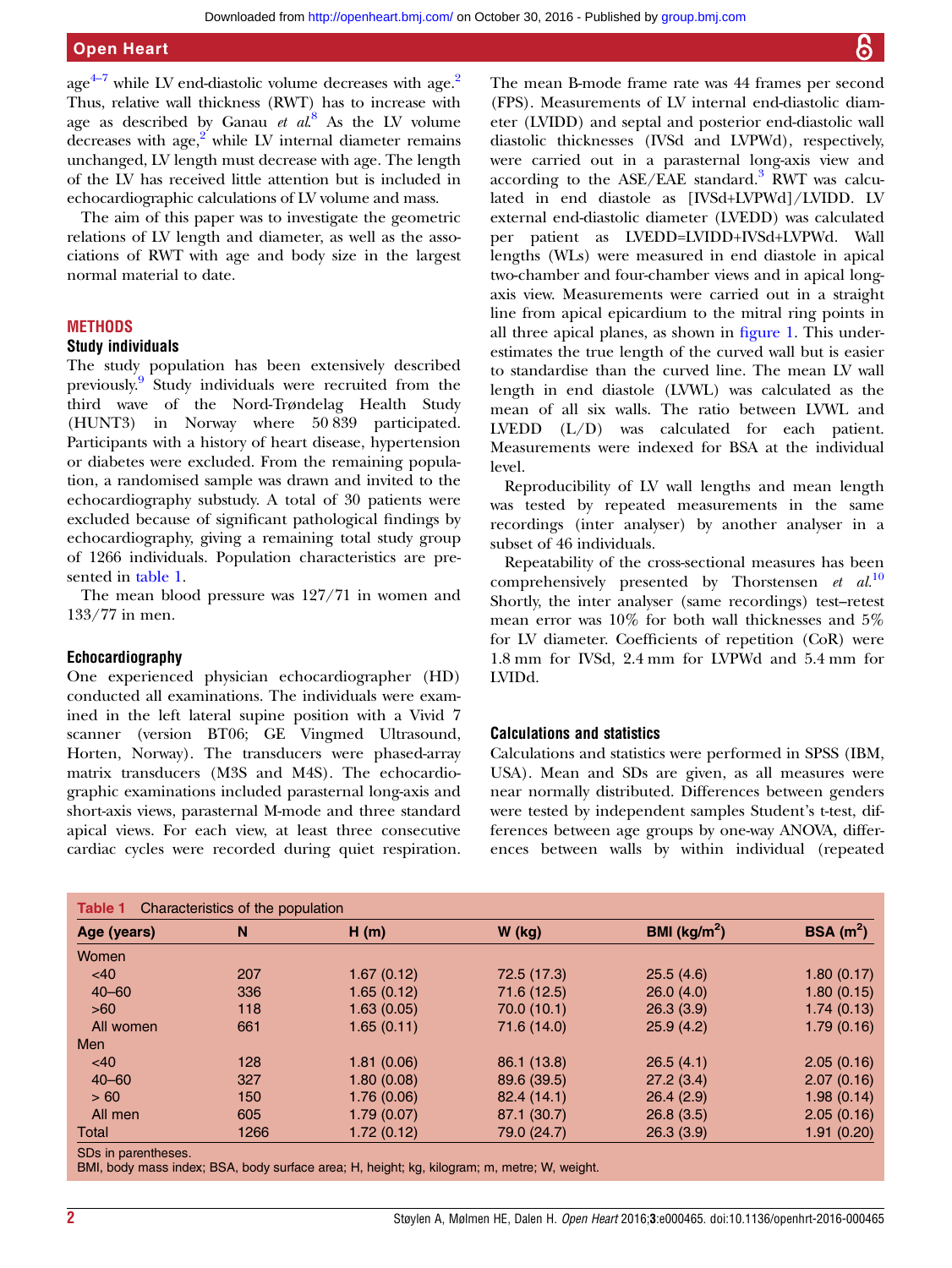<span id="page-2-0"></span>measurement) ANOVA, both with Bonferroni post hoc comparisons. Correlations were tested by Pearson's correlation coefficient. Normalcy was tested by the Shapiro-Wilk test. Test–retest variability of WL



Figure 1 Measurement of WLs. Lengths were measured in a straight line from apex to the mitral ring (cyan continuous lines). The mean WL, on the other hand, overestimates the LVL (yellow continuous line), but again the mitral ring points are better landmarks than the middle of the annulus, so the measures will be more robust. In the present study, WL is used as measurement of LVWL in the analyses. LVL, left ventricular length; LVWL, left ventricular wall length; WLs, wall lengths.

measurements are presented by Bland-Altman statistics (CoR=2×SD of the differences between repeated measurements) and mean error  $(\%).$ 

#### RESULTS

The overall dimensions in this population have been published previously $9$  and the age-related and genderrelated values are given in [supplementary tables](http://dx.doi.org/10.1136/openhrt-2016-000465) of that paper, but the measures indexed for BSA have not been published. Conventional cross-sectional dimension measures and measures indexed for BSA are shown in table 2.

Wall thicknesses and LVIDD were slightly skewed as shown by the histograms (fi[gure 2\)](#page-3-0).

IVSd, LVPWd and LVIDD correlate with BSA, with r-values between 0.41 and 0.48, but FS did not. All dimensions were significantly larger in men (p<0.001). Indexed wall thicknesses remained significantly higher in men (p<0.01), although gender differences were substantially smaller. However, indexed LVIDD was higher in women  $(p<0.01)$ . Wall thickness was significantly higher with higher age (p<0.01, r=0.33). FS did not differ between gender, and neither LVIDD (p=0.22) nor FS (p=0.93) were influenced by age. Indexed wall thicknesses correlated with age with r 0.41 and 0.35 for indexed thickness of the septum and posterior wall, respectively.

WLs (N=1266) and variability by repeated measurements (N=46) are shown in [table 3](#page-3-0). There were differences between the walls, and the differences were significant (all p<0.001) overall. Pairwise comparisons of differences between walls were in general significant, but small, except that the septum and anteroseptum were shorter, and inferolateral wall was longer. Differences among the mean of two, four and six walls were all significant (p<0.001), but the differences were negligible. Mean errors in repeated measurements ranged from 3%

| Conventional cross-sectional left ventricular measures and relation to body size<br>Table 2 |      |                  |                                         |                  |                                       |               |               |                                       |
|---------------------------------------------------------------------------------------------|------|------------------|-----------------------------------------|------------------|---------------------------------------|---------------|---------------|---------------------------------------|
| Age (years)                                                                                 | N    | <b>IVSd (mm)</b> | <b>IVSd/BSA</b><br>(mm/m <sup>2</sup> ) | LVIDD (mm)       | <b>LVIDD/BSA</b><br>$\text{(mm/m}^2)$ | <b>FS (%)</b> | LVPWd (mm)    | <b>LVPWd/BSA</b><br>$\text{(mm/m}^2)$ |
| Women                                                                                       |      |                  |                                         |                  |                                       |               |               |                                       |
| <40                                                                                         | 207  | 7.5(1.2)         | 4.2(0.6)                                | 49.3(4.2)        | 27.5(2.6)                             | 36.6(6.1)     | 7.7(1.4)      | 4.3(0.6)                              |
| $40 - 60$                                                                                   | 336  | 8.1(1.3)         | 4.5(0.7)                                | 48.8 (4.5)       | 27.3(2.8)                             | 36.5(6.9)     | 8.3(1.3)      | 4.6(0.7)                              |
| >60                                                                                         | 118  | 8.9(1.4)         | 5.1(0.8)                                | 47.8(4.8)        | 27.4(3.1)                             | 36.0(9.1)     | 8.7(1.4)      | 5.1(0.8)                              |
| All                                                                                         | 661  | 8.1(1.4)         | 4.5(0.8)                                | 48.8(4.5)        | 27.4(2.8)                             | 36.4(7.1)     | 8.2(1.4)      | 4.6(0.8)                              |
| <b>Men</b>                                                                                  |      |                  |                                         |                  |                                       |               |               |                                       |
| <40                                                                                         | 128  | 8.8(1.2)         | 4.3(0.6)                                | 53.5(4.9)        | 26.1(2.6)                             | 35.5(6.9)     | 9.2(1.3)      | 4.5(0.7)                              |
| $40 - 60$                                                                                   | 327  | 9.5(1.4)         | 4.6(0.7)                                | 53.0(5.5)        | 26.0(3.0)                             | 35.8(7.4)     | 9.7(1.4)      | 4.7(0.7)                              |
| > 60                                                                                        | 150  | 10.1(1.6)        | 5.1(0.9)                                | 52.1(6.4)        | 26.3(2.9)                             | 36.0(8.0)     | 10.0(1.3)     | 5.1(0.7)                              |
| All                                                                                         | 605  | $9.5^*$ (1.5)    | $4.6+$ (0.8)                            | $52.9^*$ (5.6)   | $26.0$ † $(2.9)$                      | 35.8(7.5)     | $9.6^*$ (1.4) | $4.7+$ (0.7)                          |
| Total                                                                                       | 1266 | $8.7\pm(1.6)$    | 4.6(0.8)                                | $50.8 \pm (5.4)$ | 26.7(2.9)                             | 36.1(7.3)     | 8.9(1.6)      | 4.7(0.7)                              |

Left ventricular dimensions by age and gender.

\*p<0.001 compared to women.

†p<0.01 compared to women.

‡Overall p<0.001 (ANOVA) for differences between age groups.

BSA, body surface area; FS, fractional shortening; IVSd, end-diastolic septum thickness; LVIDD, left ventricular internal end-diastolic diameter; LVPWd, left ventricular end-diastolic posterior wall thickness; N, number, otherwise as in [table 1.](#page-1-0)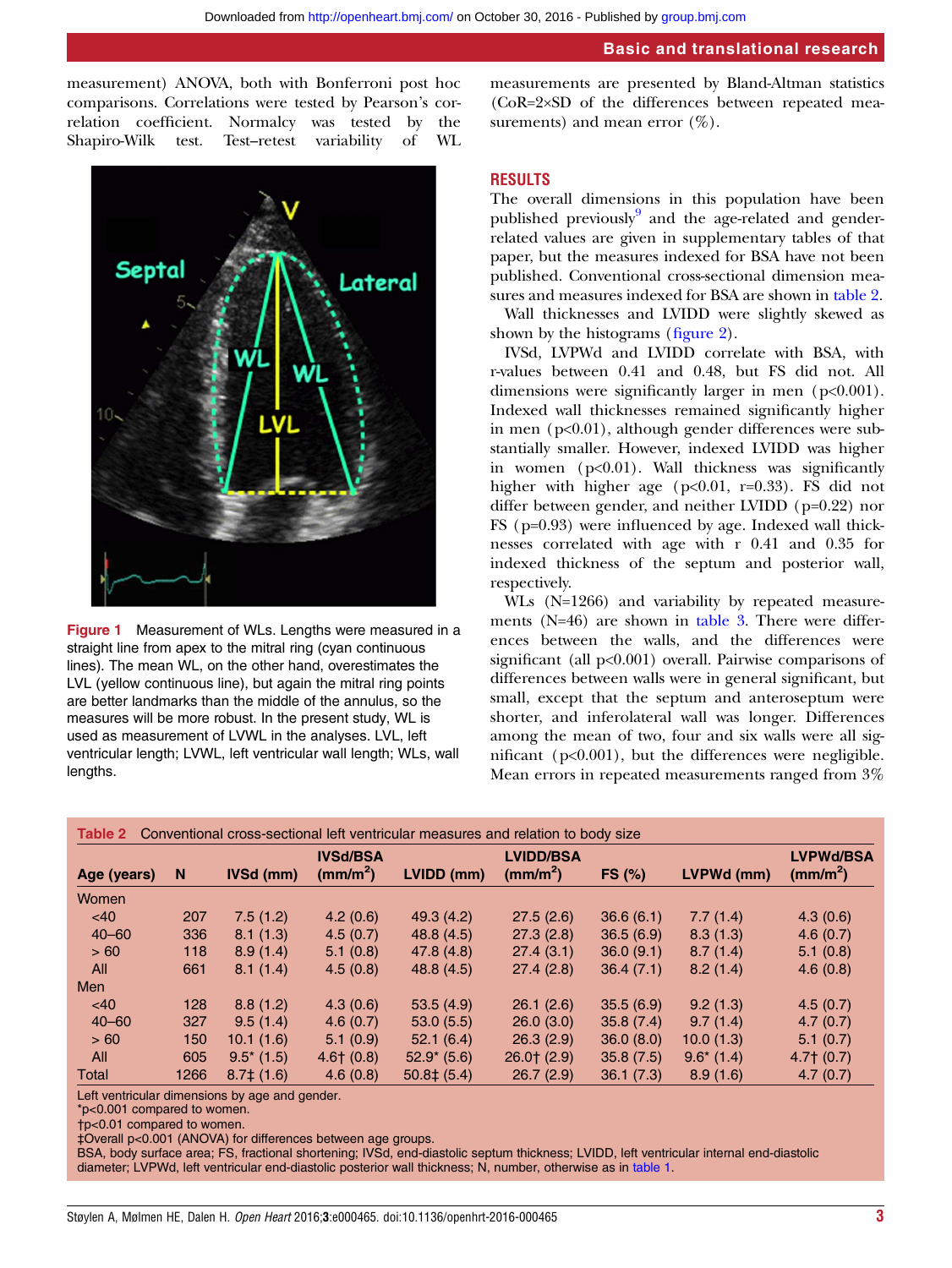<span id="page-3-0"></span>

Figure 2 Distribution of left ventricular cross-sectional measures in the study population. IVSd, end-diastolic septum thickness; LVPWd, left ventricular end-diastolic posterior wall thickness. LVIDd, left ventricular end diastolic internal diameter.

Table 3 End-diastolic lengths (N=1266) and variability by repeated measurement in a subset of 46 individuals of myocardial wall measurements

| Wall                                                                                                                                                                                                                    | Mean (SD),<br>cm       | $CoR$ (cm) error $(\%)$ | <b>Mean</b> |  |
|-------------------------------------------------------------------------------------------------------------------------------------------------------------------------------------------------------------------------|------------------------|-------------------------|-------------|--|
| Septal                                                                                                                                                                                                                  | $9.2+$ (1.7)           | 0.8                     | 3.3         |  |
| Lateral                                                                                                                                                                                                                 | $9.6*(1.8)$            | 0.9                     | 3.4         |  |
| Mean of septal and<br>lateral                                                                                                                                                                                           | 9.4(1.7)               | 0.7                     | 2.8         |  |
| Anterior                                                                                                                                                                                                                | $9.5 \pm (1.8)$        | 1.2                     | 4.6         |  |
| <b>Inferior</b>                                                                                                                                                                                                         | $9.5\frac{5}{9}$ (1.8) | 1.2                     | 4.8         |  |
| Mean of four walls                                                                                                                                                                                                      | 9.5(1.7)               | 0.8                     | 3.1         |  |
| Anteroseptal                                                                                                                                                                                                            | $9.2\$ $(1.9)$         | 1.3                     | 7.6         |  |
| Posterior (inferolateral)                                                                                                                                                                                               | $10.1*$ (2.1)          | 1.2                     | 6.2         |  |
| Mean of six<br>walls (LVWL)                                                                                                                                                                                             | 9.5(1.8)               | 0.7                     | 3.5         |  |
| * p<0.05 vs all other walls.<br>tp<0.01 vs other walls except anteroseptal.<br>‡p<0.01 vs all other walls except inferior.<br>§p<0.01 vs all other walls except anterior.<br>\$p<0.01 vs all other walls except septal. |                        |                         |             |  |

CoR, coefficient of repeatability; LVWL, left ventricular wall length.

for septal and lateral walls through 5% for anterior and inferior walls and was highest for the anteroseptal wall (8%). Biases between the two analysers ranged from 0.03 cm for the septal and lateral walls to 0.6 cm for the anteroseptal wall. CoR ranged from 0.8 cm for septum to 1.3 cm for the anteroseptal wall. Taking the means of two or more walls reduced the variability (CoR 0.7–0.8).

LVEDD, RWT and LVWL and measures normalised for BSA are shown in [table 4](#page-4-0). As shown in fi[gure 3,](#page-4-0) LVWL and LVEDD were near normally distributed.

LVEDD, LVWL and RWT were all significantly higher in men (all  $p<0.001$ ). The L/D ratio was not significantly different between sexes (p=0.08). LVEDD, LVWL and RWT correlate with BSA (r=0.60, 0.29 and 0.18, respectively), while L/D do not. LVEDD, LVWL and RWT indexed for BSA were all higher in women than in men (p<0.001). L/D indexed for BSA was 0.08 in women and 0.07 in men, independent of age groups, but the difference was significant (p<0.001).

LVEDD correlated moderately with age (r=0.11) and LVWL and L/D decreased with age (r was −0.12 and −0.17, respectively). The differences between age groups were significant. RWT and RWT/BSA also correlated with age (r was 0.34 and 0.36, respectively).

## **DISCUSSION**

The main findings in this study are reduction of LV length by age and increase of the LV external dimension with age. This results in a reduced ratio between length and external diameter by higher age. Thus, the L/D ratio is an index of age-related LV remodelling. At the same time, this index is independent of body size measured by BSA. Normal age-related and gender-related values are provided. Furthermore, the findings confirm previous studies showing that RWT is age dependent; we also show it to be a BSA-dependent measure.

## Relation to other studies

The conventional data are in general in accordance with previous studies, although with somewhat wider ranges due to larger SDs. This will tend to move upper and lower normal limits. Compared to the normal values given by Kou et  $a\ell^2$  $a\ell^2$  and Lang et  $a\ell$ ,<sup>[3](#page-6-0)</sup> which are derived from 2D echo, the presented values are slightly higher. This is consistent with the overestimation statistically present in M-mode recordings. The presented associations of wall thickness and cavity dimensions with BSA and gender, as well as wall thickness, but not cavity dimensions or FS with age are in line with previous studies. Thus, the material is fairly representative.

Interestingly, all measures of LV size related to BSA are higher in women. It may reflect that BSA is an imperfect measure of lean body size.

## Variability and normal ranges

Normal range is generally accepted as the range from 2.5 to 97.5 centiles or mean±2 SD, comprising 95% of the normal population. The total variability will be a result of biological and measurement variability. From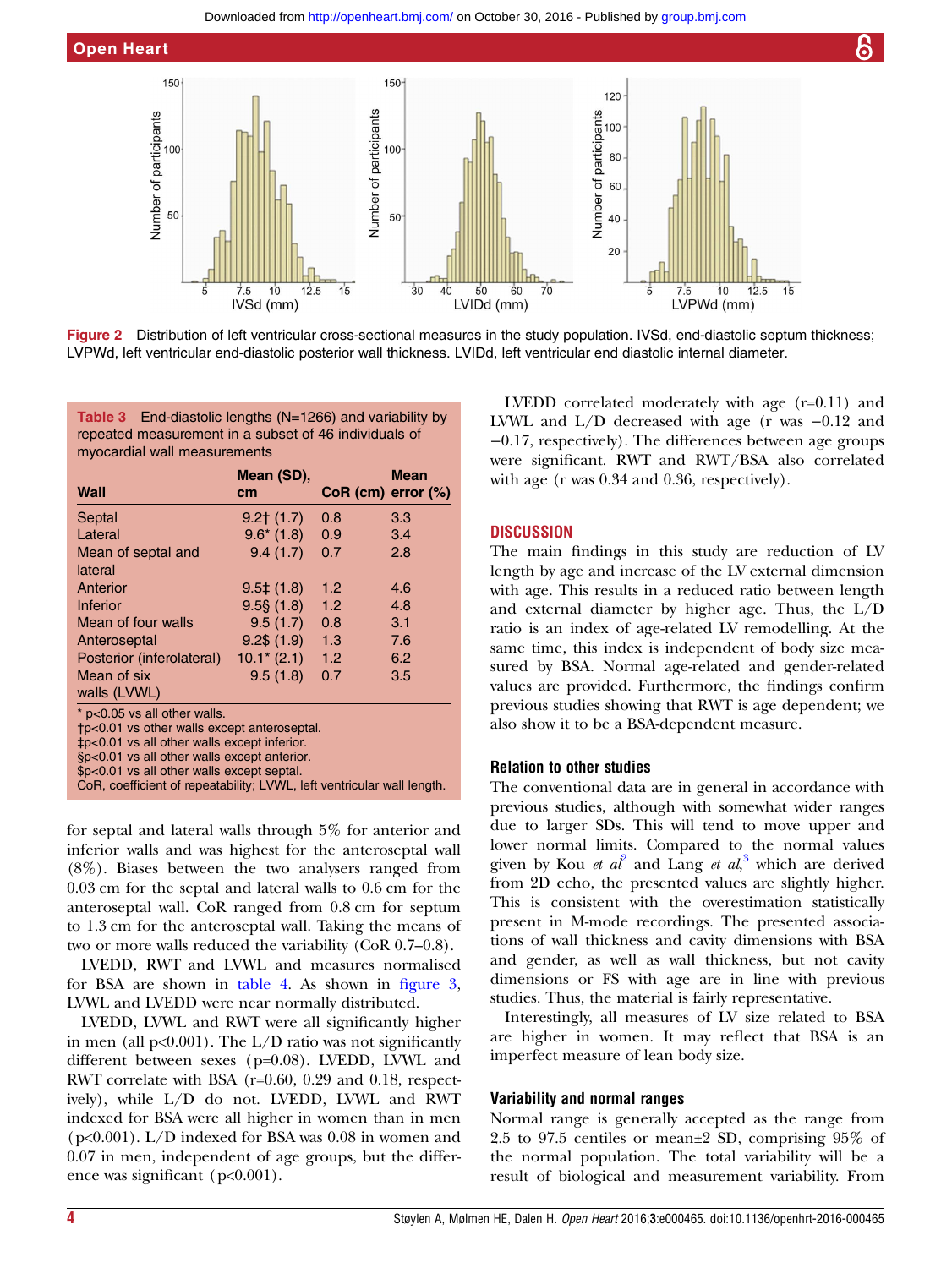<span id="page-4-0"></span>

|             |            | <b>LVEDD/BSA</b>     |           | <b>LVWL/BSA</b>   |            |            |                |
|-------------|------------|----------------------|-----------|-------------------|------------|------------|----------------|
| Age (years) | LVEDD (cm) | (mm/m <sup>2</sup> ) | LVWL (cm) | $\text{(cm/m}^2)$ | L/D        | <b>RWT</b> | <b>RWT/BSA</b> |
| Women       |            |                      |           |                   |            |            |                |
| <40         | 6.45(0.48) | 35.9(2.7)            | 9.4(1.6)  | 5.23(1.00)        | 1.46(0.26) | 0.31(0.05) | 0.17(0.03)     |
| $40 - 60$   | 6.52(0.52) | 36.5(3.2)            | 9.1(1,7)  | 5.08(0.95)        | 1.40(0.27) | 0.33(0.05) | 0.19(0.03)     |
| > 60        | 6.56(0.53) | 37.7(3.5)            | 8.9(1.3)  | 5.08(0.79)        | 1.36(0.23) | 0.37(0.07) | 0.22(0.04)     |
| All         | 6.51(0.51) | 36.5(3.2)            | 9.1(1.6)  | 5.13(0.93)        | 1.41(0.27) | 0.34(0.06) | 0.19(0.04)     |
| <b>Men</b>  |            |                      |           |                   |            |            |                |
| <40         | 7.16(0.53) | 35.0(2.9)            | 10.3(1.7) | 5.02(0.88)        | 1.44(0.25) | 0.34(0.06) | 0.17(0.03)     |
| $40 - 60$   | 7.22(0.58) | 35.0(3.2)            | 10.0(1.8) | 4.84(0.89)        | 1.39(0.26) | 0.37(0.07) | 0.18(0.03)     |
| > 60        | 7.22(0.68) | 36.5(3.1)            | 9.5(1.8)  | 4.80(0.97)        | 1.32(0.29) | 0.39(0.07) | 0.20(0.04)     |
| All         | 7.21(0.59) | 35.3(3.1)            | 9.9(1.4)  | 4.86(0.91)        | 1.38(0.27) | 0.37(0.07) | 0.18(0.04)     |
| Total       | 6.84(0.65) | 36.0(3.2)            | 9.5(1.8)  | 5.00(0.93)        | 1.40(0.27) | 0.35(0.07) | 0.18(0.04)     |

BSA, body surface area; LVEDD, left ventricular external end-diastolic diameter; LVWL, left ventricular wall length; LVWLd, mean left ventricular end-diastolic wall length; L/D, ratio between LVWL and LVEDD, otherwise as in [table 2](#page-2-0).

RWT, relative wall thickness calculated as IVSd plus LVPWd divided by LV internal end-diastolic diameter. Differences by age: p<0.001 for LVEDD, L/D and RWT. p<0.01 for LVWLd (NS between age groups 1 and 2) and LVWLd/BSA. Differences by gender: p<0.001 for all measures, except L/D where p<0.01.

the study by Thorstensen, the SDs  $(CoR/2)$  of crosssectional measurements were 0.9 mm, 1.2 mm and 2.7 mm for IVSd, LVPWd and LVIDD, respectively. Comparing with the overall SDs given in [table 2](#page-2-0), this is between 50% and 75% of the total variability in the study. The mean error of 10% in wall thickness measurements, however, corresponds to ca. 1 mm, which is the lower limit for measurement accuracy. WLs show somewhat less-relative measurement variability as shown in [table 3](#page-3-0), with mean errors of 3%, but with CoR of 0.8– 1.3 cm. The main issue here is mean LV wall length, and taking mean measures somewhat reduces the variability, and the mean wall lengths had a CoR of 0.8, or about 25% of the total variability. Interestingly, means and mean error remained very similar for the mean of two, four and six walls.

The variability of single measures has consequences for composite measures. LVEDD and RWT are composites of three measures, L/D of two. In general, this

means that the relative error of measurements will be thrice and twice that of single measures. On the other hand, the biological variation will be expected to show substantial covariation, thus increasing the measurement variability part of the total. Still, in the present study, they remained below the total population variability, as shown by the significant relations to BSA and age.

#### LV length and external diameter

LV wall length varies between walls. The main differences were a significantly longer inferolateral wall and significantly shorter septum and anteroseptum. Differences between the other walls were small. This has an important corollary that global LV wall length should be averaged from more than one measure. However, the differences between the average of two (from four chamber), four (from two and four chamber) and six ( from all three views) were negligible. LV length relates to heart size and thus to body size. The decreasing LV

**Figure 3** Distribution of mean left ventricular wall length (LVWL) and external diameter (LVEDD). LVWL, left ventricular wall length; LVEDD, LV external end-diastolic diameter.

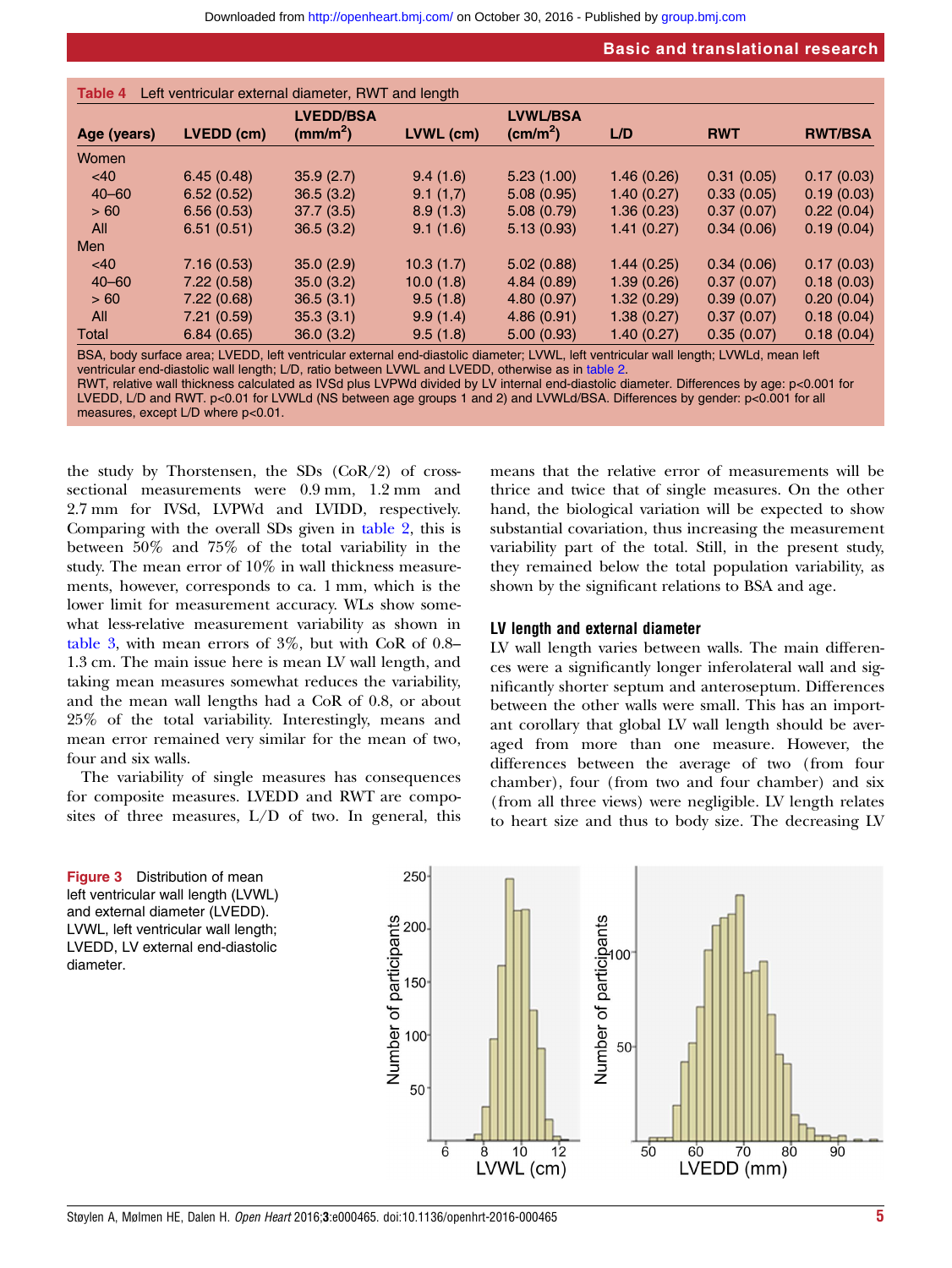length by age seems to be a measure of age-dependent remodelling, which previously has received little attention. Thus, the present study confirms a decrease in at least one dimension of heart size with age, which is in accordance with the recent finding of a reduction of LV cavity volume by  $age.^{2}$  <sup>3</sup> However, LV length is still body size dependent.

LV external diameter is not a 'new' measure, as it is easily inferred in any previous material from LVIDD and wall thickness. As most studies find increase in wall thickness and increasing or unchanged cavity diameter by larger body size, $2^3$  the increase in LVEDD with body size is well documented, although little commented. Giving the fact that LVEDD is the composite of cavity diameter and combined wall thickness, it is not surprising that this measure shows the highest correlation with body size.

The constant ratio between LV length and external dimension for body size is, to the best of our knowledge, not described previously. In this study, the L/D ratios were the same for all body sizes, although slightly higher in women, but the gender difference was small. Thus, it seems that normalisation for body size can be substituted by the diameter–length ratio.

Thus, the normal LV geometry in normal individuals seems to be fairly constant for any given age. This ratio differs from the sphericity index as it incorporates wall thickness in the dimensions. The age-related L/D ratio may be another measure of LV hypertrophy, without the need for normalisation for body size. As a corollary, the LV mass calculated from wall thickness and cavity diameter alone will overestimate LV mass increasingly with increasing age as LV length is reduced by higher age. A formula based on M-mode measurements should incorporate LV length in a more ellipsoidal model of the LV, but arguably, echocardiographic measurement of the LV mass should be carried out in either 2D or threedimensional (3D) mode, taking the true shape into account. However, 2D measurements have limitations related to foreshortening, while 3D echocardiography has the limitation of lower resolution in time and space (especially in the basal part of the LV), which may lead to the overestimation of LV thickness, especially basally.

## Relative wall thickness

Even small misalignments of the M-mode lines will lead to an increase in the estimated chamber diameter and wall thickness. This may result in an overestimation, due to the proportion of less than perfect measures. RWT, on the other hand, will be less influenced by geometric skewness, as all measures are affected approximately to the same degree. Measurements of the RWT were equal using the true sum of the thickness of the septum and posterior wall and by the previously described method using two times the posterior wall thickness.<sup>[11](#page-6-0)</sup>

Most studies show that while wall thickness increases with age, cavity diameter is less affected. Thus, RWT has to increase with age, as shown by Ganau et  $al^8$  $al^8$  As RWT is a composite measure, the SD was wider than for

isolated wall and cavity measures, respectively, as discussed above. In the present study, the upper normal limit (mean+2 SD) for RWT was 0.49 for the whole population. Mean (SD) ranged from 0.33 (0.06) in the lowest age group, through 0.36 (0.06) in the middle, to 0.38 (0.07) in the upper age group. This means that agespecific upper normal limits would range from 0.45 to 0.52 (figure 4), taking the common accepted definition of normal range (mean±2 SD). As wall thickness and chamber diameter increase with BSA, RWT has been assumed to be independent of body size, but the present study shows that it is not. RWT also differs between genders, being higher in men than in women.

## Limitations

The main limitation is that LV wall thickness and diameter are measured by M-mode. This was a practical solution as simple measurements with good repeatability were preferred due to the large number of individuals in the study. By M-mode, the lines may be slightly misaligned, thus overestimating wall thickness and chamber diameter. This will have less influence on the RWT, as the ratio will remain more or less unchanged. However, the large size of the study population and the robust measures are the strengths of the study, giving age-specific and gender-specific values for a large range of measurements. The main findings in this study are not the normal values per se, but the variations with BSA, age and gender. Length measurements from 2D echocardiography are vulnerable to foreshortening, and most studies will have a percentage of foreshortened measures, thus introducing a systematic underestimation in the basic values. Using multiple planes will reduce this.

The study population is ethnically homogeneous, and thus, variations due to ethnical differences are not covered. The study is cross sectional, thus findings are related to cohorts, and not true observations of ageing. However, the normal values reflect the framework of the present population as it is.



Figure 4 The association of RWT with age. RWT, relative wall thickness.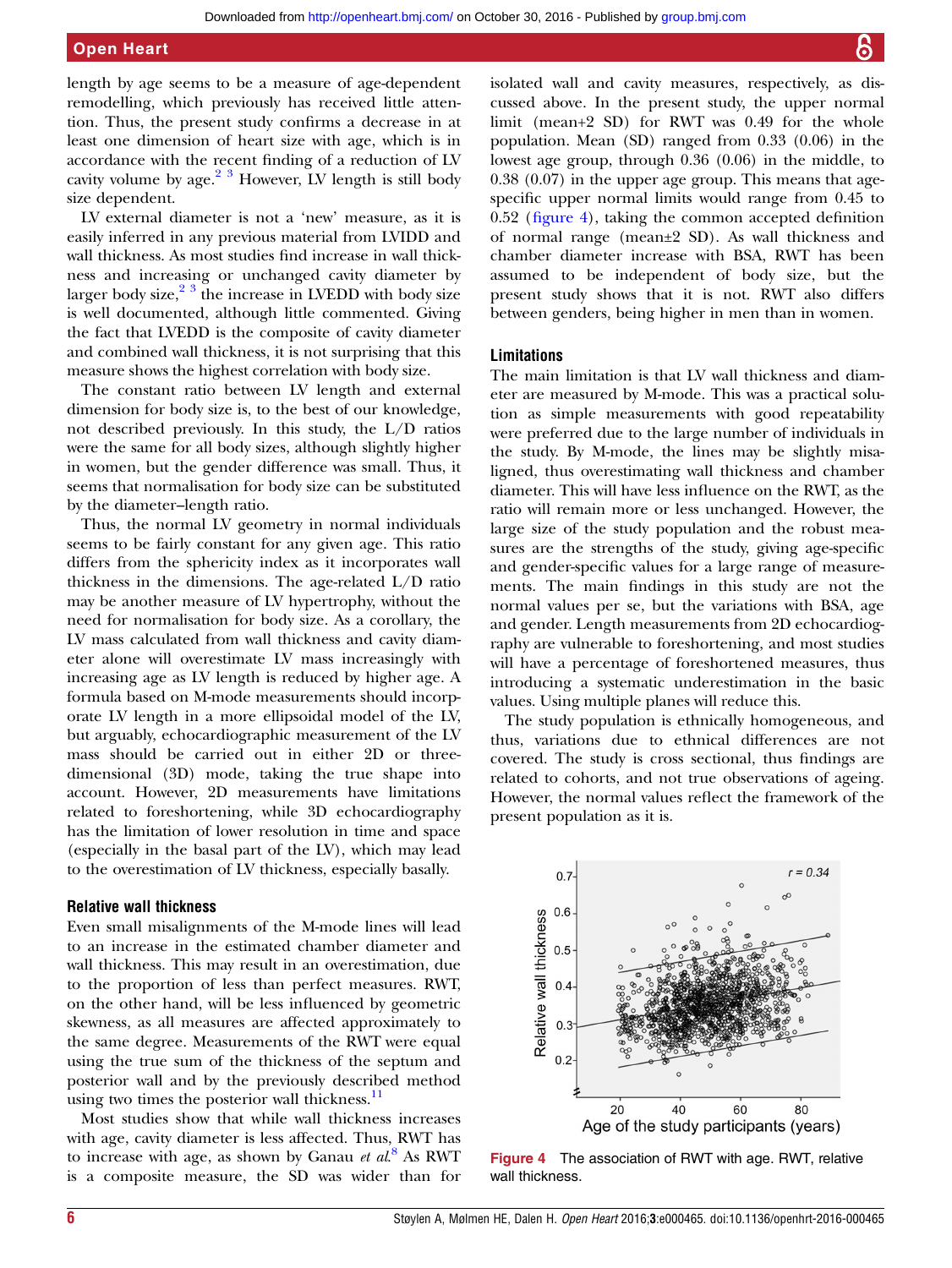#### <span id="page-6-0"></span>CONCLUSIONS AND CLINICAL IMPLICATIONS

The main finding is that the L/D ratio is a measure of age-dependent remodelling, which gives new insight into the physiology of age-related remodelling. The L/D ratio is on the other hand independent of BSA. This is physiologically interesting, suggesting that LV geometry is fairly constant over a wide range of body sizes and across genders. Further studies could ascertain the relation of the ratio to various conditions with change in LV geometry, especially hypertrophy and remodelling, as this may provide a tool for assessing hypertrophy and remodelling, independent of BSA-normalised measures. Second, RWT has been found to be BSA dependent, despite being a measure relative to heart size. RWT is also age dependent, and age-specific and gender-specific normal values for defining concentric geometry should be warranted. Also, normal limits seem to be fairly wide, so an upper cut of limit based on mean+2 SD is higher than previously reported. Thirdly, LV mass calculations based on cross sectional measures only, over estimates LV mass with increasing age.

Twitter Follow Asbjørn Støylen at [@strain\\_rate](http://twitter.com/strain_rate)

Acknowledgements The HUNT Study is collaboration between HUNT Research Centre (Faculty of Medicine, Norwegian University of Science and Technology NTNU), Nord-Trøndelag County Council and The Norwegian Institute of Public Health. The authors thank the people of Nord-Trøndelag for endurance and participation.

Contributors No persons except the authors contributed specifically.

Funding The study was fully sponsored by the Norwegian University of Science and Technology, as a PhD grant, as well as the HUNT Study providing the infrastructure for the Echo Substudy.

Competing interests None declared.

Patient consent No.

Ethics approval Ethical committee, health region mid-Norway.

Provenance and peer review Not commissioned; internally peer reviewed.

Data sharing statement All data are available in the Central HUNT database and are accessible to applicant in the HUNT study.

**Open Access** This is an Open Access article distributed in accordance with the Creative Commons Attribution Non Commercial (CC BY-NC 4.0) license, which permits others to distribute, remix, adapt, build upon this work noncommercially, and license their derivative works on different terms, provided the original work is properly cited and the use is non-commercial. See: [http://](http://creativecommons.org/licenses/by-nc/4.0/) [creativecommons.org/licenses/by-nc/4.0/](http://creativecommons.org/licenses/by-nc/4.0/)

#### **REFERENCES**

- 1. Knutsen KM, Stugaard M, Michelsen S, et alM-mode echocardiographic findings in apparently healthy, non-athletic Norwegians aged 20–70 years. Influence of age, sex and body surface area. *[J Intern Med](http://dx.doi.org/10.1111/j.1365-2796.1989.tb00049.x)* 1989;225:111-15.
- 2. Kou S, Caballero L, Dulgheru R, et alEchocardiographic reference ranges for normal cardiac chamber size: results from the NORRE study. [Eur Heart J Cardiovasc Imaging](http://dx.doi.org/10.1093/ehjci/jet284) 2014;15:680-90.
- 3. Lang RM, Badano LP, Mor-Avi V, et alRecommendations for cardiac chamber quantification by echocardiography in adults: an update from the American Society of Echocardiography and the European Association of Cardiovascular Imaging. [Eur Heart J Cardiovasc](http://dx.doi.org/10.1093/ehjci/jev014) [Imaging](http://dx.doi.org/10.1093/ehjci/jev014) 2015;16:233–70.
- 4. Gerstenblith G, Frederiksen J, Yin FC, et alEchocardiographic assessment of a normal adult aging population. [Circulation](http://dx.doi.org/10.1161/01.CIR.56.2.273) 1977;56:273–8.
- 5. Marcomichelakis J, Withers R, Newman GB, et alThe relation of age to the thickness of the interventricular septum, the posterior left ventricular wall and their ratio. [Int J Cardiol](http://dx.doi.org/10.1016/0167-5273(83)90190-0) 1983;4:405-19.
- 6. Gardin JM, Savage DD, Ware JH, et al. Effect of age, sex, and body surface area on echocardiographic left ventricular wall mass in normal subjects. Hypertension 1987;9(Pt 2):II36-9.
- 7. Shub C, Klein AL, Zachariah PK, et alDetermination of left ventricular mass by echocardiography in a normal population: effect of age and sex in addition to body size. [Mayo Clin Proc](http://dx.doi.org/10.1016/S0025-6196(12)61058-1) 1994;69:205-11.
- 8. Ganau A, Saba PS, Roman MJ, et alAgeing induces left ventricular concentric remodelling in normotensive subjects. J Hypertens 1995;13(Pt 2):1818–22.
- 9. Dalen H, Thorstensen A, Vatten LJ, et alReference values and distribution of conventional echocardiographic Doppler measures and longitudinal tissue Doppler velocities in a population free from cardiovascular disease. [Circ Cardiovasc Imaging](http://dx.doi.org/10.1161/CIRCIMAGING.109.926022) 2010;3:614-22.
- 10. Thorstensen A, Dalen H, Amundsen BH, et al. Reproducibility in echocardiographic assessment of the left ventricular global and regional function, the HUNT study. [Eur J Echocardiogr](http://dx.doi.org/10.1093/ejechocard/jep188) 2010;11:149-56.
- 11. Gaasch WH. Left ventricular radius to wall thickness ratio. [Am](http://dx.doi.org/10.1016/0002-9149(79)90152-8) [J Cardiol](http://dx.doi.org/10.1016/0002-9149(79)90152-8) 1979;43:1189–94.